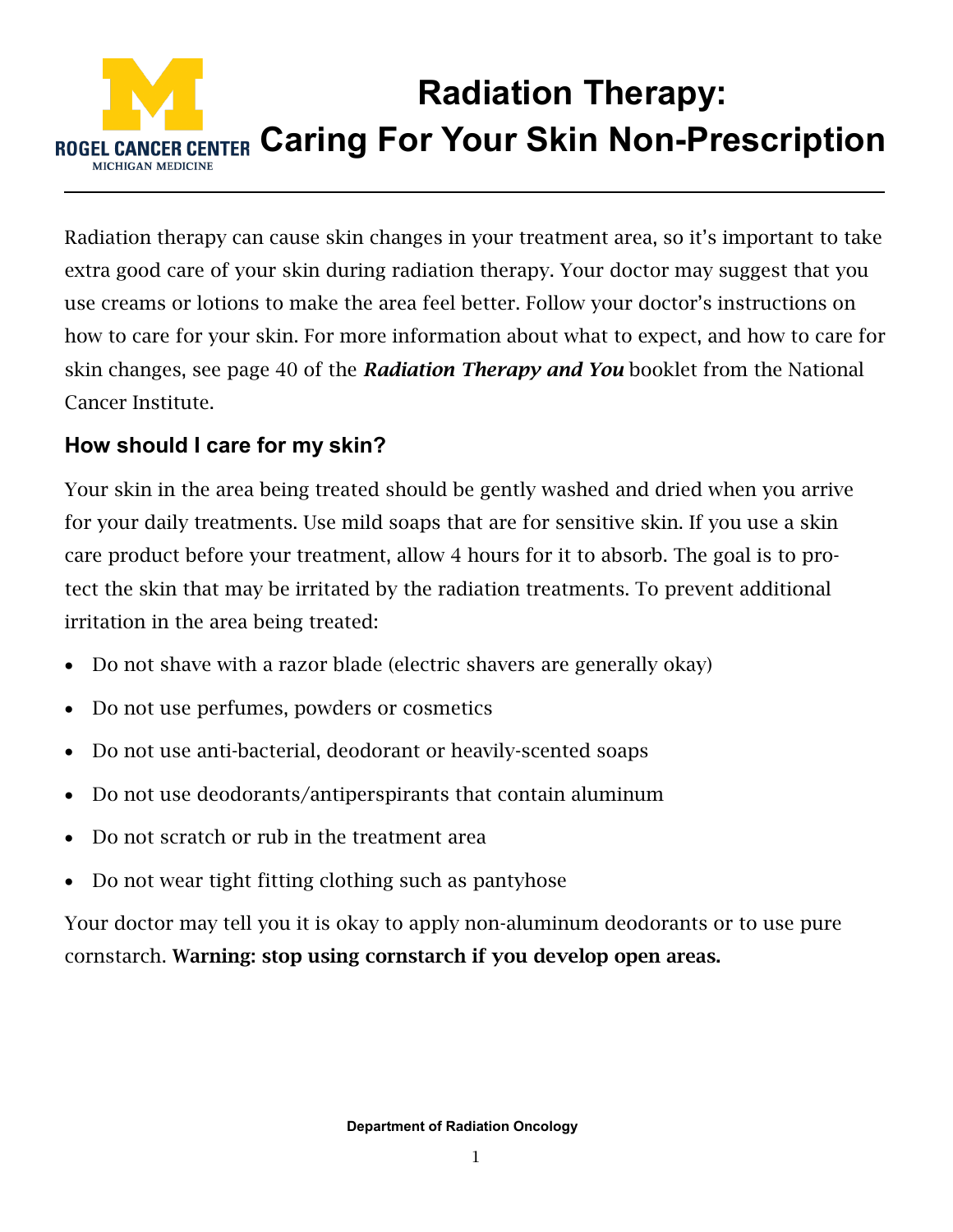Your doctor has recommended that you use one or more of these products. If there is a check mark next to the product, please buy it at your local pharmacy, store or online.

| aphor |  |
|-------|--|
|       |  |
|       |  |
|       |  |
|       |  |
|       |  |

 $\Box$  **Aquaphor**<sup>®</sup>  $\cdot$  Can be found at any grocery or pharmacy, moisturizes the skin by staying on top providing relief from the dryness and tightening that can be caused by the radiation. Apply to the area after your treatment and again before bedtime, unless otherwise directed.



**□** Alra® - Is a combination of aloe gel, vitamin E, lanolin alantoin and soluble

collagen. It was designed to soothe skin affected by radiation therapy. It is water soluble and rinses off easily. Alra® can be purchased at the pharmacy on the first floor of the Taubman Center, at the pharmacy on B1 of the Cancer Center, and some local pharmacies. You can also buy it online at Alra's website [http://www.alra.com/.](http://www.alra.com/) Apply to the area after your treatment and again before bedtime, unless otherwise directed.



**□** Boiron® Calendula Ointment - Calendula is a homeopathic treatment for

burns. This ointment can be found at Whole Foods, Plum Market and online. Apply to the area after your treatment and again before bedtime, unless otherwise directed.



**□** Aloe gels 98%-99% - Look closely at the label. Many aloe gels have high

alcohol content, or contain other products that could irritate the skin more. Only buy aloe gels that are 98-99%, or use the gel directly from an aloe plant. Apply to the area after your treatment and again before bedtime, unless otherwise directed.